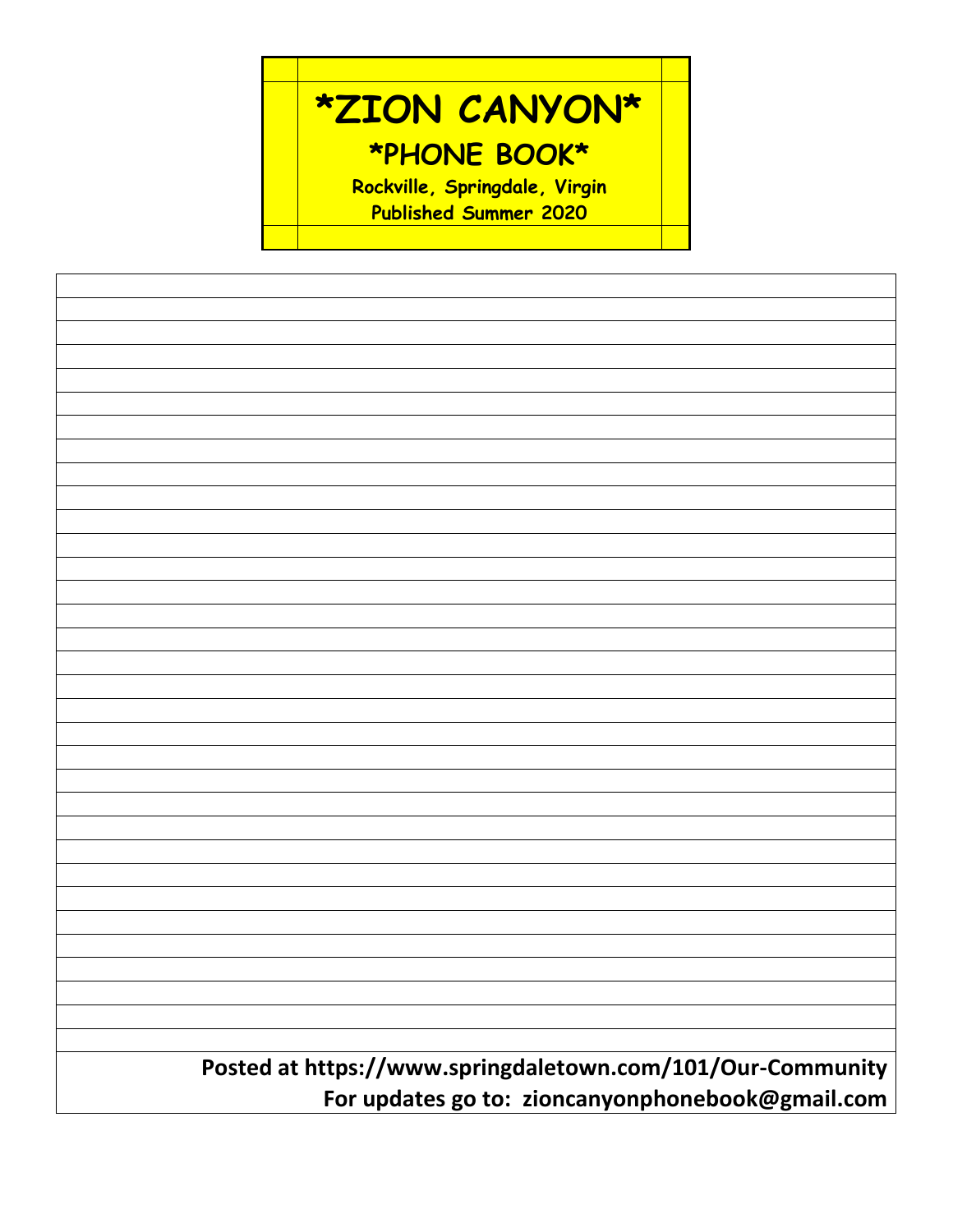# **ROCKVILLE residential zip code 84763**

**A**nderberg Amanda 801-230-2316 1800 W Grafton Rd Arnold John & Jean 772-3905 39 S 140 W Ashman Scott & Candy 772-3948 78 E Main **B**allard Gay 772-3228 112 E Main Ballard Jeff & Shirley 772-3938 PO Box 630248 40 S 130 E Ballard Ryan 772-3122 75 E Grafton Rd Ballard Tony & Janet 772-3210 380 E Main Behling Michael & Linda772-3890 999 W Grafton Rd Bell V. Terry & Vicki S 772-0909 PO Box 630246 67 E Main Brennan J 772-0416 160 E DeMille Rd Brinkley Linda L 33. N. Center Box 433, Springdale Brooks Family 772-6900 271 E 75 S Burton Tamara 115 E Main  $\mathsf{Chesher}$  Greer K 669-5326 PO Box 630213 Cole Cody & Bernadette772-0858 50 S 200 E Cook Brent & Kim (C) 858-736-7995 PO Box 630128 Cook Daron 772-0408 20 N Dennett Cox Jackie 772-3378 185 W Main Cox Robert L 772-3283 233 E Main Shelley Cox 435-773-7072 987 W 75 S Crawford Karen 635-0776 43 E Main Crismon Melinda 772-0416 160 DeMille Rd. Cropper Richard 772-6905 144 E Grafton Rd **D**arity Carl & Lorie 772-0261 76 W Main

Diaz-Johnson Filomena 772-3105 800 E Main Doerr Paul & Pam 772-3892 50 N Dennet Ln Dutson Tracy 435-817-1124 388 W Main St **E**fstratis Andy 435-218-6692 197 E Main, PO Box 630250 Evenson Kristine & Michael 634 E Main 772-3925 **F**arrand John & Marlene 772-0549 5 W Main Frabasilio Angie 773-1311 820 Eagle Crags Rd Frabasilio Marlene 773-1311 (C) (805) 405-6449 820 Eagle Crags Rd **G**abler Todd 772-2211 1800 W Grafton Rd Gnittke Sabine 773-3638 97 S Bridge Rd Grant Harry 772-3321 1703 W Grafton Rd Gregoric Max & Julie 51 Jennings Ln **H**ammer Karl 772-3767 700 S 770 East Hans D & L 772-0411 75 E Main Harlan Jim & Carol (C) 435-477-6531 48 S 140 W 772-3115 Harris Bernie & Elaine 772-3220 188 W Main Hartless Joyce 772-7802 98 Bridge Rd Hatfield Sharon N. 772-3859 265 S 25 W Hebner Logan 772-5777 820 Eagle Crags Rd Hebner Jordan (C) 435-862-5479 820 Eagle Crags Rd, Hebner Sean (C) 435-215-3398 820 Eagle Crags Rd Hirschi Joseph & Trinette 772-0258 325 E Main Hirschi Orell & Beverly 772-3389 275 W Main Hollis Janet 435-669-0041 PO Box 630120 Honer-Orton Megan 772-3393 PO Box 630146 Hupka Gina 772-3383 164 E Main

**J**ennings Joe & Trish (C) 669-6509 210 E Main Johnson Stephen 772-0838 800 E Main Jones Bob & Tracy 772-3486 570 E Main Jordan Coby 772-3800 232 E 230 S **K**ay Zelda 772-3831 60 N Dennett Ln Keller Richard 772-3881 135 E 75 N **L**each Ron & Pam (C) 772-2444 21 E Grafton Rd Lee Jim & C J 772-3811 590 E. Main Lewis F Leon & Warda 772-3365 207 W Main, PO Box 630125 Lodinger Karen 904-476-6127 Luchetti Cynthia 858-229-3123 274 W. Main St. **M**artin Zac & Sarah (C) 435-619-0893 McBride Michael 907-399-4087 216 Grafton Road PO Box 113, Springdale 84767 Mcore Della (C) 801-865-8807 81 W. Main St, PO Box 630127 McGuire Dan & Aleen 772-3144 Dan 435-632-7871 P.O. Box 630233 Mortenson G 772-0429 45 W Main Mortensen Thomas Pete 772-3805 41 W 75 N **O**rton Megan & Bob 772-3393 149 E Main **P**arkinson Vicki 772-3483 19 E Main Pelton Alex 772-9399 142 E Main Pelton Eva 142 E Main Petty Ellery 772-3903 81 W Main **R**eddish Gwen & Patrick 435-602-2969 299 River Road Rd Reid Debra 858-761-6630 274 W Main St. **S**hannon Mike & VaNeta 772-0321 Sherbeck Lori 435-640-8146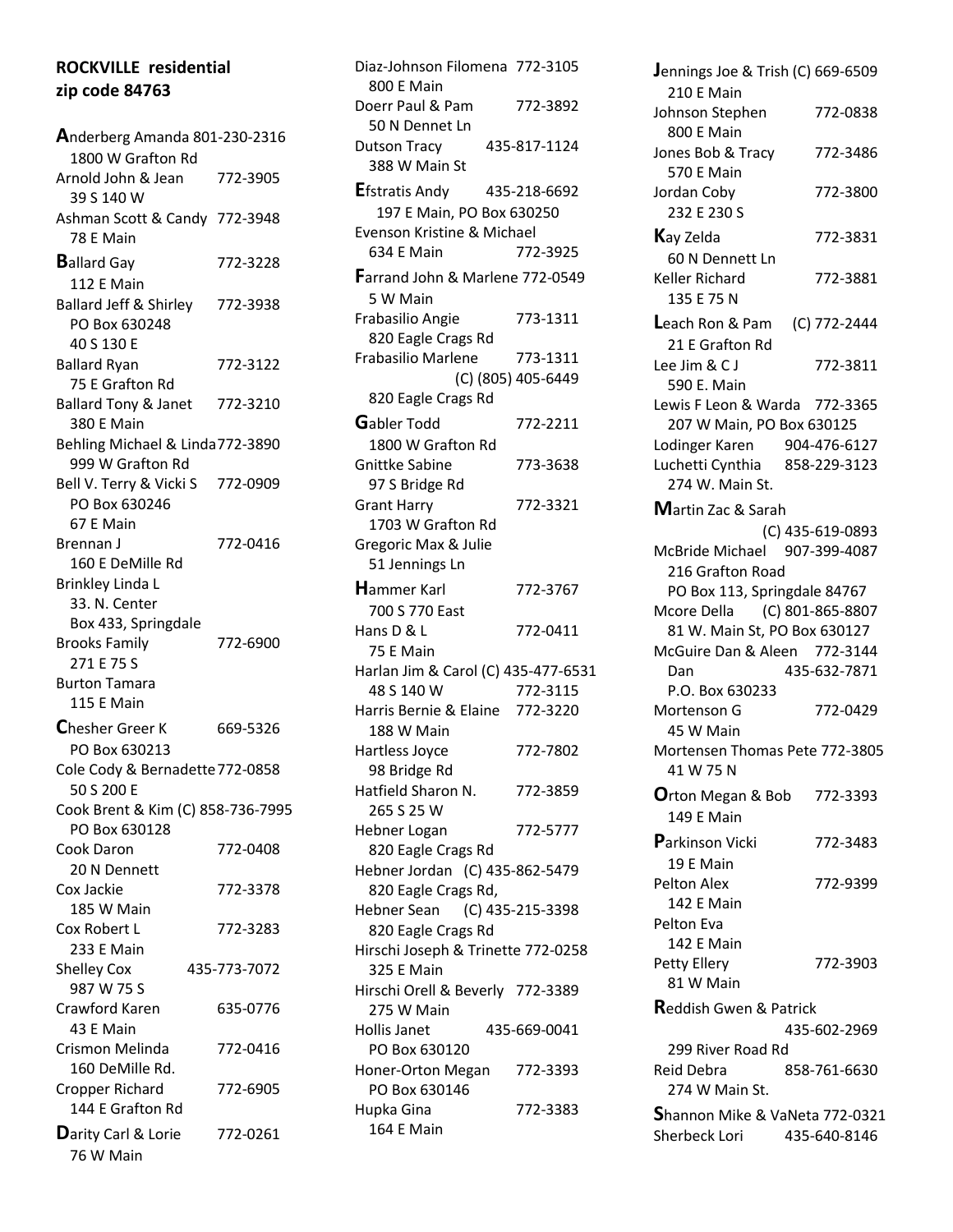Simmons Roy W 772-3325 91 W Main Sky Jeff 772-3113 Smith Adele 772-3639 706 S 200 East Smith Robin (C) 435-817-1124 388 W Main St Snyder Rob 772-3832 190 E Main Sochat Barry 772-3441 Starling Jim & Kate 100 E DeMille Rd Straub Sandy (C) 801-822-3330 Jonathan (C) 801-857-7824 57 W Main St **T**erry Kelland 772-3553 130 E 250 S Thomas Alyson & Greg 772-0282 70 S 200 E **V**esco Rick & Jinx 772-7808 206 W Grafton Rd Walker Penny 772-3113 Weixler Werner 772-3292 127 W Main Wilks Jill (C) 435-586-6198 PO Box 630306 Wittwer Kenn 772-3382 Worthington Greg 772-3138 175 E 75 N

## **SPRINGDALE & ZION NATIONAL PARK residential zip code 84767**

**A**heimer Fred (C) 412-841-9054 Debbie (C) 412-302-4675 101 Riverbend Circle Alford Betsy 772-3528 767 Zion Park Blvd Alger Doug & Gail (C) 801-718-63 Box 918 Alltucker Mike (C) 435-773-8953 Marilyn (C) 435-773-8460 2562 Anasazi Way Arredondo Gil & Geraldine 772-3412 1423 Zion Park Blvd Aton Randy 772-3438 202 Valley View Averett Gary 772-3845 69 Flood St **B**aiardi L 772-3281 1051 Zion Park Blvd

Baker Joy B 772-3236 2250 Zion Park Blvd Bannister Josh 772-0269 Barker Becky 772-3451 87 Zion Shadows, PO Box 126 Barton Martha & Michael 772-5653 113 Gifford Park Dr Bassett William J & Janel 772-3328 32 Steamboat Ln, Box 385 Baumhauer A. Joseph (C) 610-216-2863 101 Wanda Ln, PO Box 408 Bell Sandy 772-3748 Benson K 772-3416 1067 Zion Park Blvd Benson Theodore 772-3712 68 Sundance L Binder Carole J 772-3546 24 E Canyon View Blackett David & Patricia772-3961 PO Box 507 Blas Harriet 772-3045 1200 Zion Park Blvd Bonner Eric & Michelle 772-3405 207 Quail Ridge Rd Bradbury Betty Jean 772-3769 947 S Foothill Ln Brandt Bob & Julie 772-3508 24A Canyon Dr Bridge Paul 772-0120 1001 Zion Park Blvd Broneak-Winkel Jodie 435 668-8209 270 Valley View Bruell, Barbara (C) **425**-998-3315 2506 Anasazi Way Bruno Barbara 801-243-5861 3013 Apache Circle, PO Box 313 Burns Jack (C) 435-703-4241 2505 Anasazi Way Butler Jason 772-6888 1051 Zion Park Blvd **C**allahan Harriet 772-3045 1200 Zion Park Blvd Callister Marion 772-3239 1437 Zion Park Blvd Campbell Tim (C) 435-669-6029 Carlson Darci (C) 714-514-5520 Jeff (C) 714-514-5530 PO Box 504 Carlton Bob (C) 801-633-2480 107 North Fork Dr Carroll Nancy 772-3597 79 E Zion Shadow

Catten Dale & Patty 2604 Canyon Point, PO Box 246 Chaffin Patsy Graves 47 Eagle Ln (C) 435-619-3254 Chamberlain Bert 772-3939 1865 Zion Park Blvd Christensen Stacy (C) 435-772-0449 PO Box 30 Clark James E 724 Zion Park Blvd Clark Trisha & Ryan (C) 435-773-3287 PO Box 382 Clay Norma 772-3650 73 Paradise Rd Cluff Steve 772-3370 250 Valley View Dr Cluff Pat (C) 435-669-7673 282 Valley View Dr, PO Box 86 Corr Kathleen Kavarra PO Box 613 (C) 772-7804 Cox Kellan 435-229-3400 77 Juniper Ln #112, PO Box 505 **D**avis Sean 772-0265 29 Big Springs Apt 1 Dennett Don (C) 435-619-2424 Karolee 772-3332 120 Manzanita St Dennet Wesley (C) 435-233-8690 120 Manzanita St Dockstader Alison (C) 435-705-4697 698 Elm St Doty Laura 772-3456 933 Zion Park Blvd, PO Box 326 **E**lger Dean (C) 630-240-2132 Suzanne (C) 630-464-5709 3000 Navajo Way, PO BOX 634 Ellard Bill & Barbara 772-0833 261 Valley View Dr Erickson Dan & Pam (C) 303-918-7176 (C) 303-913-1319 998 Zion Park Blvd Excell Louise (C) 435-705-9993 PO Box 266 **F**aber Walter P 772-3118 517 Watchman Dr Fairlamb Tina R 772-6888 1051 Zion Park Blvd Farnsworth Marolyn 772-0446 1554 Zion Park Blvd Ferber David & Toby 772-3237 479 Zion Park Blvd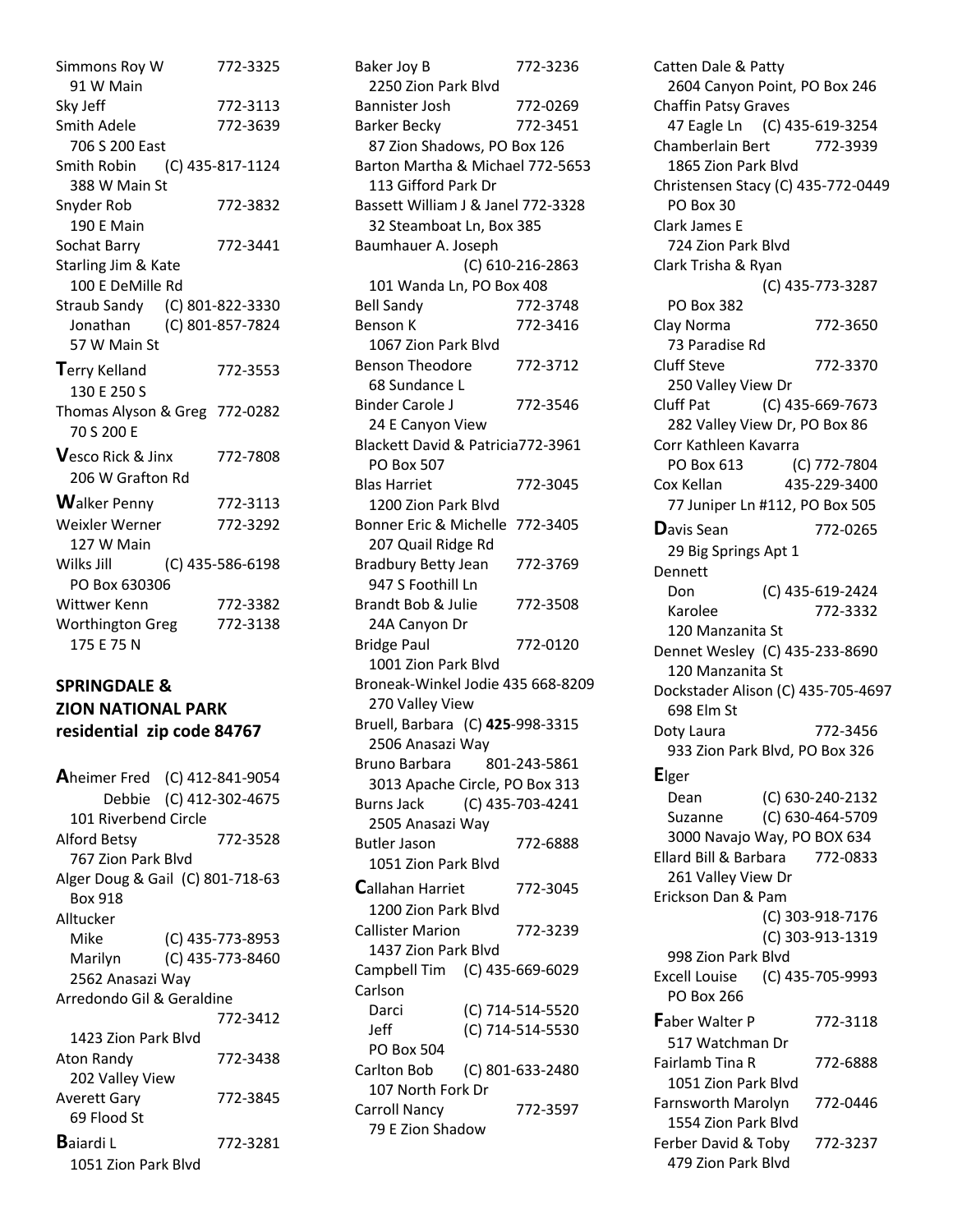Ferber Stewart & Marni 772-3237 479 Zion Park Blvd Ferguson Paul 772-3010 201 Big Springs Rd Fitzgerald Andrew & Adrienne 8 Oak Creek 772-0311 Fotheringham Jack 772-3957 Fraley Jim 772-3130 912 S Foothill Ln Fraley Myrna 772-3924 924 Zion Park Blvd Frum Barbara & Cori (C) 435-218-8149 90 Juniper Ln, PO Box 59 **G**allia Leo (C) 702 373 2796 107 Parunuweap Cir Guardabascio Gary & Nancy (C) 949-433-3464 2556 Anasazi Way, PO Box 325 Gifford Ralph 772-3266 1560 Zion Park Blvd Grant Susan (C) 801-230-1016 62 Winderland Lane Grow Dave (C) 480-529-5795 55 Winderland Ln Gregg Doug & Catherine 772-0470 PO Box 27 **H**all Don 772-3463 140 Apple Ln Hamilton Margot (C) 360-460-9671 177 Quail Ridge Rd, PO Box 252 Hamilton Wayne L 772-5394 177 Quail Ridge Rd, PO Box 252 Harris Ruth 772-0544 Harvey Clyde E 772-3719 88 Stone Mtn B102 Hinckley Scott & Ann (C) 907-830-0865 2607 Canyon Point Drive Holkeber Grant 772-3868 Holmstead Linda 772-3019 88 Stone Mtn 104B Holt Donna 772-3463 140 Apple Ln Hope Peter 772-3174 1880 Zion Park Blvd Hyde Leland M 611 Watchman Dr **I**nghram Pam 801-633-1992 107 North Fork Dr Inman Joe (C) 801-647-1648 62 Winderland Ln **J**ensen Alan & JoNell 772-3801 2175 Zion Park Blvd

Johnson David 632-7316 44 Zion Shadows Cir Johnson 1365 Zion Park Blvd Johnson Floyd 772-3126 45 Hummingbird Ln **K**allerud Mauritz & Cornelia (C) 435-669-1714 108 Riverbend Circle, PO Box 856 Karaszewski David (C) 435 632 7016 120 Kinesava Dr Keith Alison (C) 435-773-7487 1 Quail Ridge Rd, PO Box 303 Killen Tim 772-0435 104 Canyon Cove, PO Box 413 King D & S 772-0121 361 Zion Park Blvd Kisner Al 772-7452 (C) 626 824 3635 50 Hummingbird Ln, PO Box 756 Kruschke Terry & Michelle 772-0107 108 Canyon Cove, PO Box 941 **L**aFave Kathy 772-0279 120 Kinesava LaGanza Bob 772-0433 100 E Riverbend Circle Large Mike 772-3448 25 Oak Creek Larsen Shan (C) 435-705-1005 3002 Navajo Way, PO Box 334 Lausman Gaar 502-494-8549 PO Box 422 Lee Sunny & John 772-0707 PO Box 28 Loveridge-Grow Sharon (C) 801-787-7871 55 Winderland Ln Lindsey Betina 772-0778 PO Box 362 **M**abbutt Dan & Roxy 772-0540 104 Makuntuweap, PO Box 462 Madsen Mavis 772-3301 35 Sundance Ln Madsen Richard & Sheralyn 2250 Zion Park Blvd 772-3236 Mailloux Paul 772-7421 8 Serendipity Ln Marriott Mike 772-0128 1213 Canyon Springs Rd Matthews Catherine 772-0126 95 S Winderland Dr McKean Kelly (C) 801-259-5484 3103 Apache Circle, PO Box 313 McMahan Mike & Helen (C) 435-632-6141 600 Watchman Dr

Miller Lorna 772-0258 2491 Zion Park Blvd 3 Monda Shelley (C) 574-849-3260 214 Redhawk Dr, PO Box 662 Moore Hank & Kathy 772-0530 3006 Navajo Way Moss Lila 772-3444 672 Zion Park Blvd **N**awarra Ron & Sharon 772-5251 Nestor Kristin & Bryan 772-0279 **P**adilla Lola (C) 435-669-3348 597 Zion Park Blvd, PO Box 363 Pagles Regina & Fred 772-6804 1001 Zion Park Blvd #8 Parker Steve (C) 702-249-5527 Ruth (C) 702-249-6005 208 Quail Ridge Rd Pettit David (C) 435-680-2313 PO Box 266 Player Adrian (C) 668-3565 597 Zion Park Blvd, PO Box 363 Plyler Michael 772-0117 Prisbrey David & Rene 772-0271 37 E Zion Shadows **Reese Roger 772-0506** 94 E Zion Shadows Rhodes Barry & Barbara (C) 435-680-3242 1688 Zion Park Blvd Rodriguez Marcel 772-3860 1552 Claret Cup Ln, PO Box 465 Rossi Lou & Arlene Lou (C) 435-229-0393 Arlene (C) 435-229-0389 2500 Anasazi Way Roth Rosalind 772-3475 1110 Zion Park Blvd Rovira Susan (C) 702-373-3630 107 Parunuweap Circle Rozelle J 772-3917 767 Zion Park Blvd Ruesch William & Clarina 772-2427 505 Zion Park Blvd Sabatino Brion 772-3786 1860 Zion Park Blvd Sanchez Rafael 772-3760 63 E Zion Shadows Scardilli Dianna 772-7807 92 E Zion Shadows Schraut Mark & Judith 772-3223 100 N Fork Dr Serna Patrick 41 Lion Blvd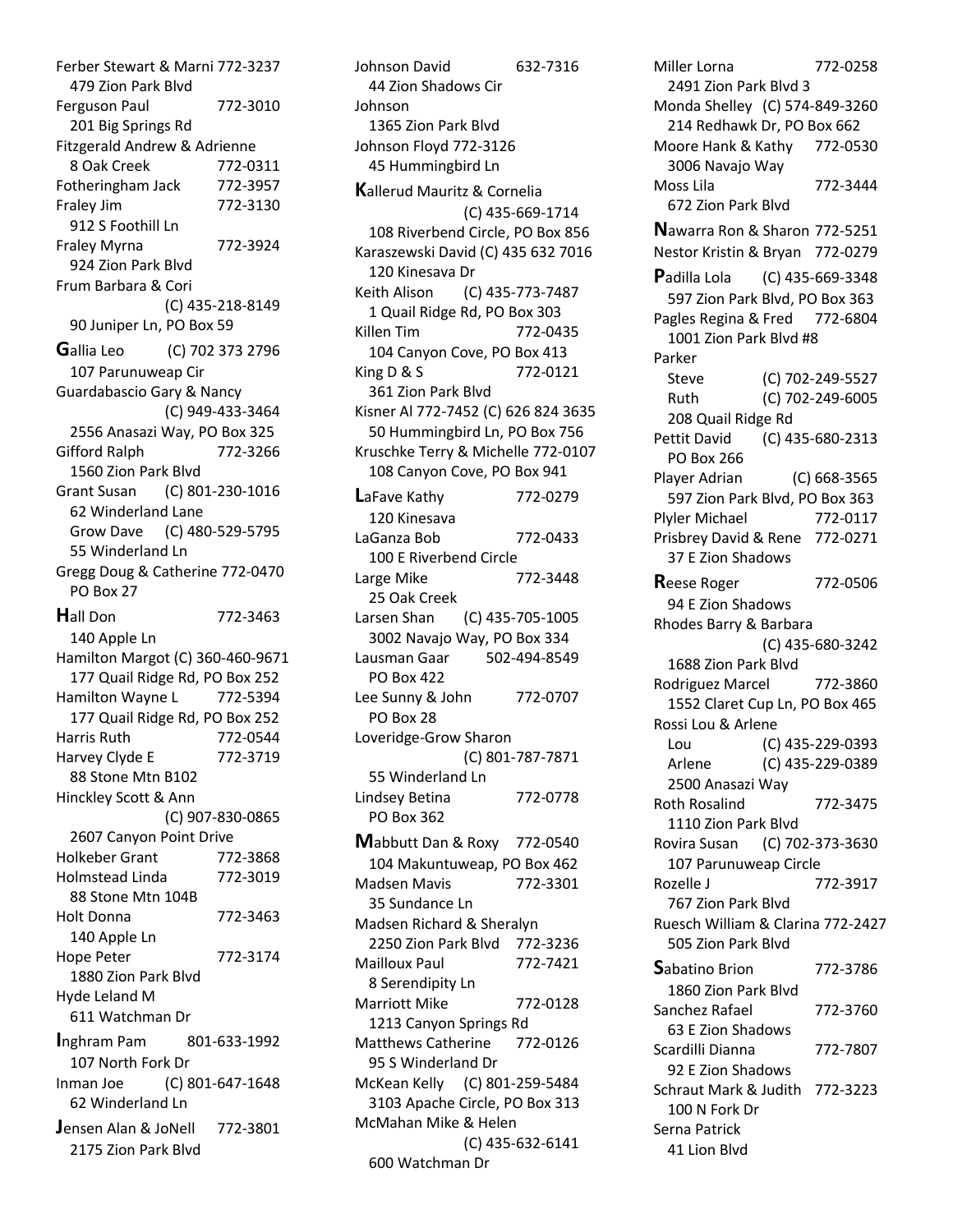Shannon N J 772-3466 650 Watchman Dr Silcox Teresa (C) 801-815-6732 PO Box 851 Smith Morris & Kerry 772-0556 60 E Zion Shadows, PO Box 747 Smith Stanley J & Shirley 772-3461 197 Bumbleberry Ln Staker Allan 632-2873 PO Box 1004 Staker Kristi 632-4858 PO Box 1004 Stansfield Byron 772-3610 134 Manzanita Dr Stein Joy (C) 435-632-8429 202 Valley View Stevens M 772-7457 105 North Fork Dr Suerig Bonnie (C) 435-429-3605 88 Stone Mtn D102 Sutow S T 772-3857 29 Big Springs Apt 2 **T**arran Brad 772-7609 23 Sage Dr Taylor Randy & Peggy 772-7800 104 Parunaweep Cir Taylor Donna 772-0840 PO Box 443 (C) 435-668-5208 Teresa Sherry 772-0553 PO Box 1001 Thayer Carol A 772-3419 971 S Foothill Ln Tiley Al & Sally (C) 801-550-6359 Topham Kirk 772-3910 48 Hummingbird Ln Totten Robby & Lizz 772-0402 138 Apple Ln

| <b>Udall Dawnita</b>              | 772-3353     |  |
|-----------------------------------|--------------|--|
| 291 Zion Park Blyd                |              |  |
| <b>Walker David</b>               | 772-7806     |  |
| 27 Oak Creek                      |              |  |
| Wallis                            | 772-0105     |  |
| Jack (C)                          | 702-521-3773 |  |
| Char (C)                          | 702-339-1995 |  |
| 13 Quail Ridge Rd, P.O. Box 748   |              |  |
| <b>Warner Patsy</b>               | 772-0414     |  |
| <b>PO Box 293</b>                 |              |  |
| Warren John                       | 772-3131     |  |
| 140 Juniper Ln                    |              |  |
| Warriner Vaughn A                 | 772-3241     |  |
| 102 E Zion Shadows                |              |  |
| West David & MJ (C) 435-231-3458  |              |  |
| <b>PO Box 447</b>                 |              |  |
| West Larry & Liz                  | 772-9466     |  |
| 101 Kokopelli Cir                 |              |  |
| Weyher Anna (C) 314-623-5663      |              |  |
| 1877 Zion Park Blvd               |              |  |
| Weyher Bill (C) 801-556-9378      |              |  |
| 1877 Zion Park Blvd, PO Box 263   |              |  |
| Whitaker Lyman (C) 435-619-1525   |              |  |
| PO Box 30                         |              |  |
| Whitaker Lorin (C) 435-216-6771   |              |  |
| PO Box 30                         |              |  |
| Whitaker Mirinda (C) 435-216-8979 |              |  |
| PO Box 30                         |              |  |
| Williams Ann                      | 772-0433     |  |
| 100 E Riverbend Cir               |              |  |
| <b>Y</b> eagley Nicholas          | 772-3904     |  |
| 1066 Zion Park Blyd               |              |  |
| <b>Young Alma</b>                 | 772-3251     |  |
| 80 Manzanita Dr                   |              |  |
| Young Lyle                        | 772-3269     |  |
| 100 Manzanita Dr                  |              |  |

Young Sharon 772-3918 1407 Zion Park Blvd Young Shaunna 772-3110 589 Zion Park Blvd **Z**immerman Terry & Price 772-0562 2524 Anasazi Way, PO Box 932 Zumpft Lisa 772-0435 104 Canyon Cove, PO Box 413

### **VIRGIN residential zip code 84779**

| <b>Bird Charlie</b>                        |  | 635-9897         |
|--------------------------------------------|--|------------------|
| 13 S 100 W                                 |  |                  |
| <b>Cannon Hal</b>                          |  | (C) 801-532-1802 |
| <b>D</b> urban Deb<br>815 W 150 S          |  | 632-8223         |
| Jordan Teresa (C) 801-532-1802             |  |                  |
| Lee Allen & Judie<br>391 S 2260 E          |  | 635-2830         |
| Lee Jake & August<br>311 S 2260 F          |  | 635-0829         |
| <b>Mahoney Chris (C)858-866-4762</b>       |  |                  |
| Marchi Rosie & Ozzie 632-9981              |  |                  |
| Marria Michael 435-216-5445<br>239 W Hwy 9 |  |                  |
| Masefield Rev. Steve<br>815 W 150 S        |  | 632-8223         |
| Tate Dave                                  |  | 760-9163         |
| Timmerman Dennis & Bonnie                  |  |                  |
| 163S Rulon Rd                              |  | 635-0353         |
| <b>W</b> alker Jan                         |  | 668-0830         |
| Woods Dean & Jill                          |  | 773-0830         |
| 24 N 600 W Virgin                          |  |                  |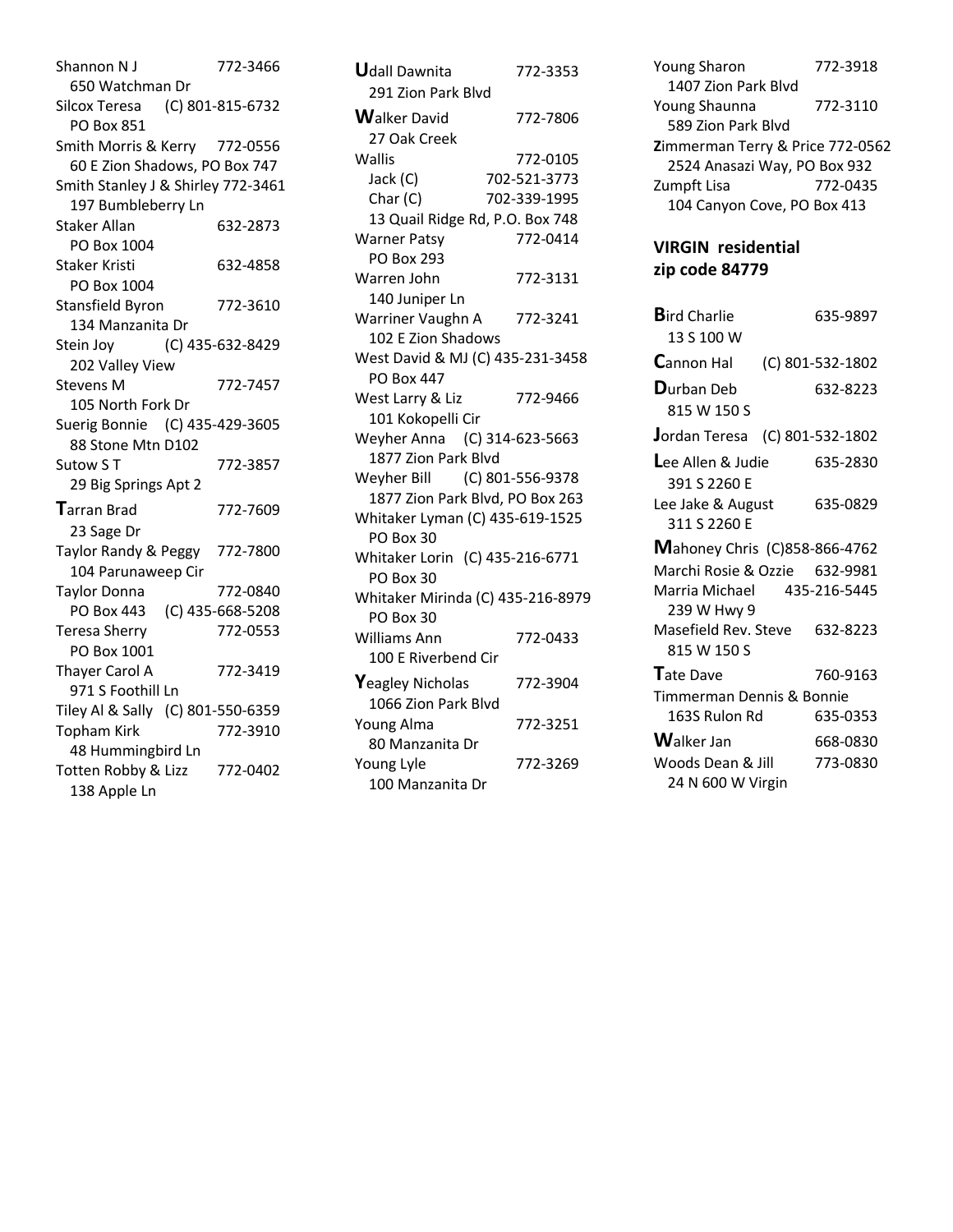### **ROCKVILLE Businesses**

| <b>A</b> mber Inn<br>244 W Main                       | 772-9597 |  |
|-------------------------------------------------------|----------|--|
| <b>B</b> unk House Inn at Zion 772-3393<br>149 F Main |          |  |
| <b>D</b> esert Thistle B & B<br>37 W Main             | 772-0251 |  |
| Doggy Dude Ranch<br>800 F Main                        | 772-3105 |  |
| <b>Pawsitive Learning</b>                             | 772-3105 |  |
| 800 E Main                                            | 772-0118 |  |
| <b>Rockville Post Office</b> 772-0118                 |          |  |
| Rockville Town Office 772-0992<br>43 F Main           |          |  |
| <b>T</b> wo Cranes Inn<br>125 E Main                  | 772-0800 |  |
| <b>Zion Arborist</b>                                  | 703-5885 |  |
| Zion Party Rentals (C) 435-632-7705<br>PO Box 630193  |          |  |

#### **SPRINGDALE Businesses**

**A**nthera at Cliffrose Lodge 772- 3234 281 Zion Park Blvd **B**amboo Chinese Restaurant 828 Zion Park Blvd 772-3009 Best Western Plus Zion Canyon Inn & Suites 435-429-7650 668 Zion Park Blvd Bit & Spur Restaurant 772-3498 1212 Zion Park Blvd Blondie's Diner 772-0595 736 Zion Park Blvd Bryce/Zion Trail Rides 772-3810 Zion National Park Bumbleberry Gifts 772-3224 897 Zion Park Blvd (ask for the Gift Shop) Bumbleberry Inn 772-3224 897 Zion Park Blvd **C**able Mountain Lodge 772-3366 877-590-3366 147 Zion Park Blvd Café Soleil 772-0505 205 Zion Park Blvd Canyon Community Center 772-3434 Ext. 106 126 Lion Blvd Canyon Offerings 772-3456 933 Zion Park Blvd, PO Box 326

Canyon Outfitters 772-0252 849 Zion Park Blvd Canyon Vista Lodge (C) 772-3801 2175 Zion Park Blvd, PO Box 351 Casas de Amigos 772-0422 805 Zion Park Blvd Cliffrose Lodge & Gardens 772-3234 281 Zion Park Blvd Crystals & Creatures 772-0577 801 Zion Park Blvd **D**avid Pettit Photography (C) 435-680-2313 1700 Chuckwalla David J West Gallery 772-3510 801 Zion Park Blvd Deep Creek Coffee House (C) 435-669-8849 932 Zion Park Blvd DeZion Gallery 772-6888 1051 Zion Park Blvd Desert Pearl Inn 772-8888 707 Zion Park Blvd Driftwood Lodge 772-3262 1515 Zion Park Blvd Room Res 888-801-8811 **E**nergy Solutions Partners Bill Ellard 435-632-1880 **F**lanigan's Inn & Spa 772-3244 Ext 312 450 Zion Park Blvd Frontier Plunder Indian Trading Post 1200 Zion Park Blvd 772-3045 **G**ifford Park Luxury Homes and Lots 435-632-4858 **H**ampton Inn & Suites 435-627-9191 1127 Zion Park Blvd, PO Box 389 Happy Camper Market 772-7805 95 Zion Park Blvd Harvest House B&B 772-3880 29 Canyon View Dr Holiday Inn Express 772-3200 1215 Zion Park Blvd Hoodoos Market General Store 35 Lion Blvd 772-3101 Hoodoos Ice Cream Shop 772-3101 35 Lion Blvd **J**ack's Sports Grill 772-3700 1149 Zion Park Blvd Jane Whalen Realtor 635-2133 Joy Craft & Design 435-359-3845 932 Zion Park Blvd Juniper Pizza 772-3333 975 Zion Park Blvd

**K**arlie Young, Hair Stylist 668-4024 Kings Landing Bistro 772-7422 1515 Zion Park Blvd Kristi Staker-Zion's Realtor 632-4858 **L**a Quinta Inn & Suites 792 Zion Park Blvd 435-627-6280 Lazy Lizard Boutique 772-3050 948 Zion Park Blvd **M**ajestic View Trading Post 772-0665 Majestic View Lodge 772-0665 2400 Zion Park Blvd Reservations 866-772-0665 MeMe's Café & BBQ 772-0114 975 Zion Park Blvd **N**ovel House Inn at Zion 772-3650 73 Paradise Road **O**scar's Café & Deli 772-3232 948 Zion Park Blvd **P**M Design of Southern Utah 772-7421 Park House Café 772-0100 1880 Zion Park Blvd Perks at Zion 772-0529 147 Zion Park Blvd (In the Cable Mountain Lodge) Pioneer Lodge 772-3233 838 Zion Park Blvd **Police Dispatch 435-634-5730 Police Dept Springdale 772-9096** Porters Smokehouse Grill 772-0115 897 Zion Park Blvd **Q**uality Inn RV & Campground 479 Zion Park Blvd 772-3237 Quality Inn Montclair 772-0266 1516 Zion Park Blvd **R**ed Rock Grill at Zion Lodge @ Zion National Park 772-7760 Red Rock Inn 772-3139 998 Zion Park Blvd Rosita's Santa Fe Kitchen 772-3222 2501 Zion Park Blvd **S**aw Zion 669-4335 Scott Williams Schraut Land Survey 772-3223 PO Box 322 Shell Rally Stop Gas & Food Mart 962 Zion Park Blvd 772-3963 Silver Bear Enterprises 772-3939 1865 Zion Park Blvd Simply Birkenstock 772-3500 855 Zion Park Blvd